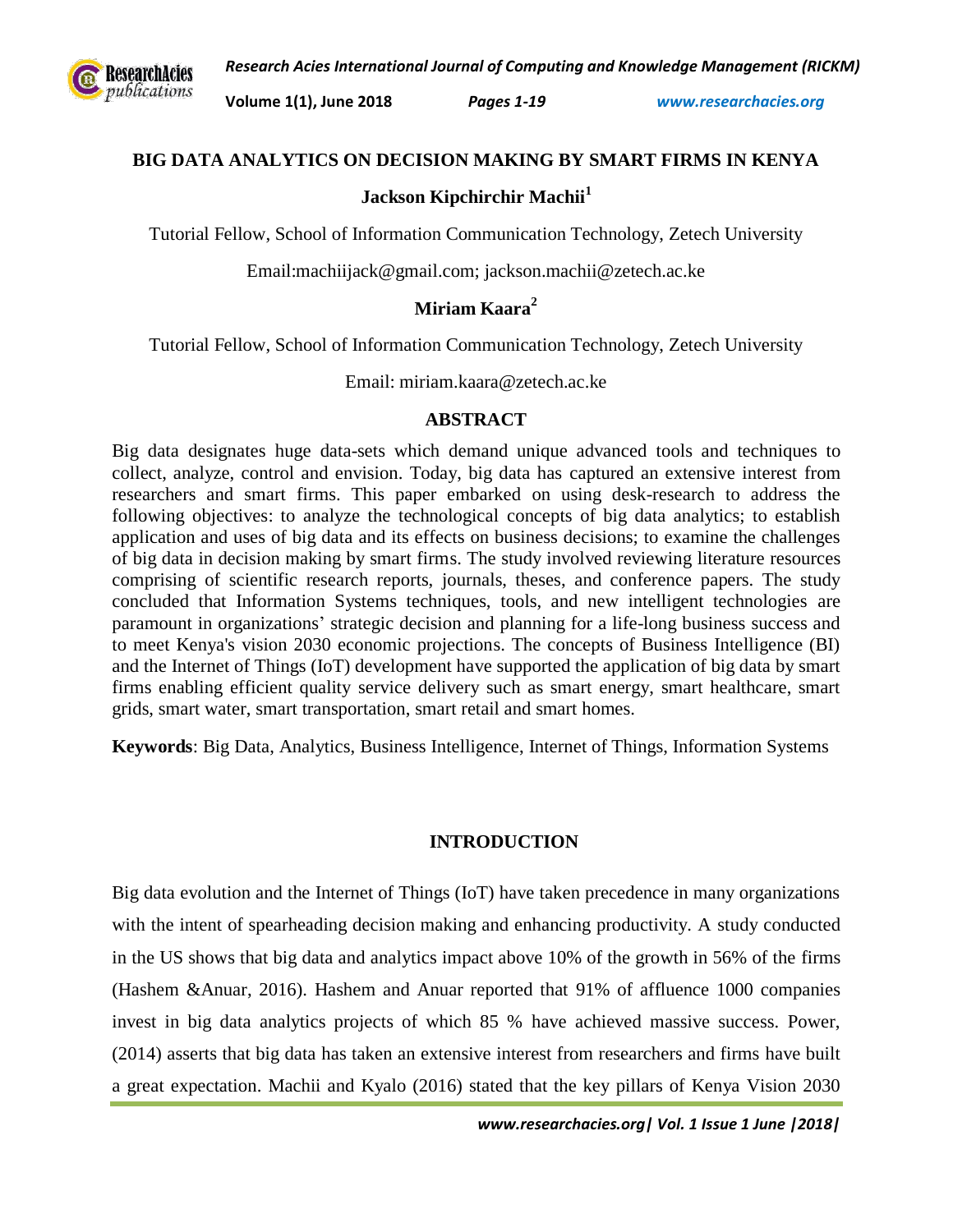(social, economic and political) should be spearheaded by macroeconomic stability, equity, wealth fabrication opportunities, technology in addition to innovation. Therefore, Information systems techniques and all its aspects are paramount in an organizational strategic planning for a life-long business productivity and to meet Kenya's vision 2030 economic projection.

Today, organizations are interacting with massive data in an effort to extract relevant and valuable information to be used in various management levels including operational, tactical and strategic in making smart decisions. Usually, managers do rely on numbers, tables, charts and statistics extracted from information systems such Expert Information System (EIS), Management Information System (MIS) and Decision Support System (DSS) in making management and business decisions. Numerous firms have seized this opportunity to offer software solutions by selling information System modules to companies, with intent to improve and increase companies' productivity. However, managers swiftly become disillusioned, in the big data ambiguity concept. Power (2014) states that 'Data, either big or small, has no meaning in itself. Its data usefulness is unlocked through context and presentation'. Therefore, managers are required to clearly know the handling of voluminous data sources. Moreover, a few managers often do blindly expect magic from a highly-salaried data scientists employed in their organizations. Managers probe more on what a data scientist intends to do, how and why they are suitable for that role. They seem hesitant to invest in costly software and hardware to analyze data useful to the company.

Information systems such as MIS, DSS, and EIS, have facilities and tools which allow managers to access useful information for making informed executive decisions so as to put the company at a competitive edge. The systems have been developed to store, fetch and extract key information to support strategic decisions processes, procedures, policies including various activities involved. The data sources utilized by these systems include; transactional databases, ubiquitous Online Transaction Processing (OLTP), external news and market trends. This extraction of facts within large data sets requires Business Intelligence (BI) which allows information become available for top management to make a decision and strategic planning. The activities involved in a business intelligence system include data integration, data cleaning, and preparation (Silahtaroğlu & Alayoglu, 2016). Firms are required not only to share data in real-time between diverse investors but must modify their responses based on precise,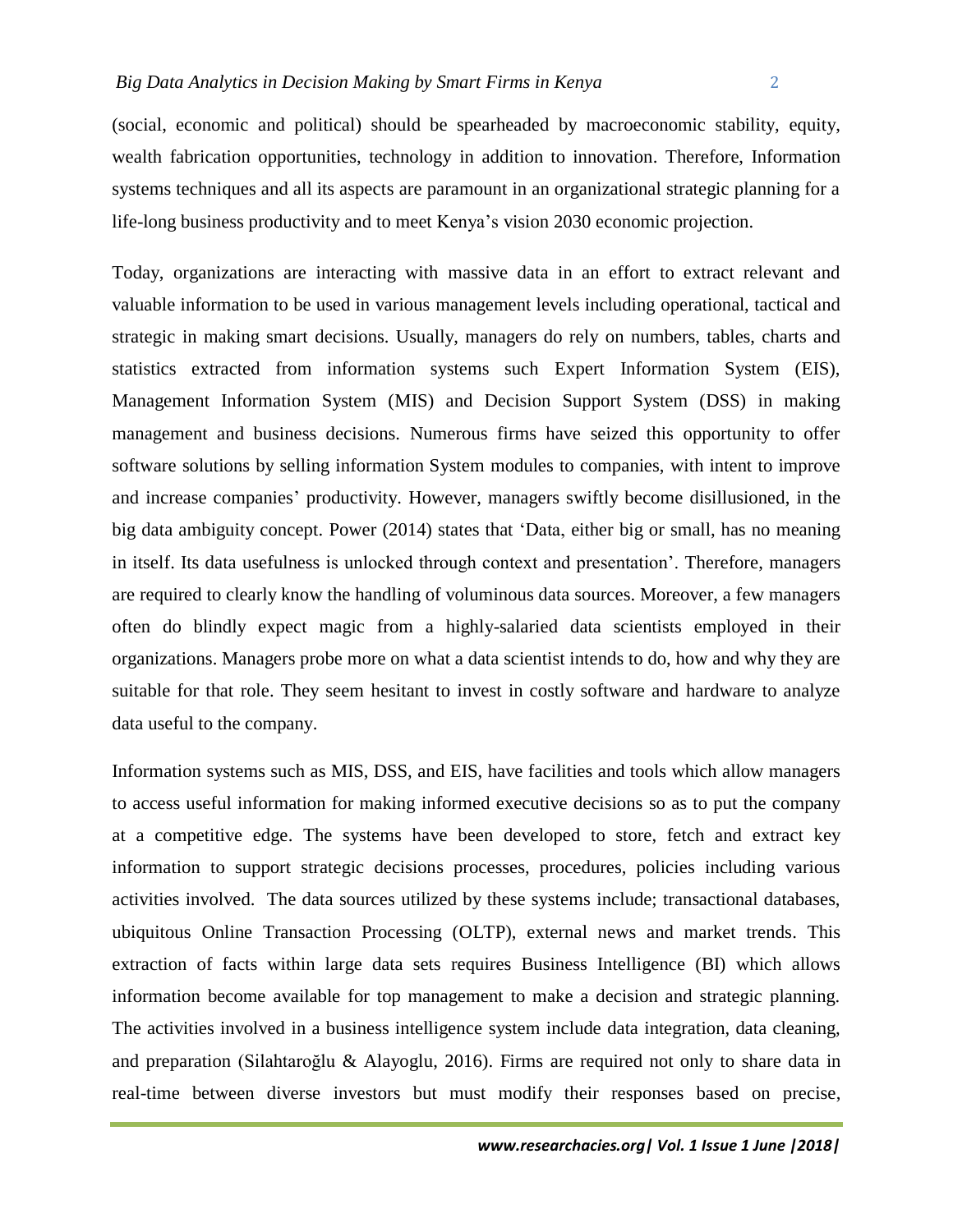personalized, and uniqueness of knowledge in order to convert customer's data and information into valuable insights.

Firms progressively use Big Data Analytics(BDA) for example in search analytics, web analytics, customer analytics, search engine optimization, customer analytics, as well as pay per use management in order to customize knowledge of a customer's like lists of sites, product, suppliers, competitors, blogs, retailers, user details and data analytic from or about those sites (Xu, Frankwick, & Ramirez, 2015). According to Dinh, Phan, & Bui, (2016) recent studies, have dealt with management of knowledge aspects such as business analytics, business intelligence, knowledge discovery and data mining. This means they have focused strongly on the exploration of knowledge, but exclusively not absolutely supported knowledge exploitation. Often than not, there has been slight effort to assess the influence of big data on the entire organizational process, knowledge management as well as service orientation trends. Therefore, this study embarked on an empirical analysis on the use and impact of big data, analytics and business intelligence in decision making.

#### **Objectives**

The specific objectives of the study include:

- i. To analyze the technological concepts of big data analytics;
- ii. To establish the uses and application of big data and its effects on business decisions;
- iii. To examine the challenges of big data in decision-making experience by the smart firms.

#### **LITERATURE REVIEW**

#### **Big Data**

The BDA possess competency for firms to appreciate insights from large data in different sources and IoT enables the integration of sensors, Bluetooth and identification of radio frequencies within a real-world environment enabled by well-networked services (Hashem &Anuar2016). On daily basis, there are a number of profit-making applications creating big data (Venkatram, et al. 2017) within smart firms; for example Enterprise Resource Planning (ERPpayments and purchases), Customers Relationship Management System, (CRM-offers and segmentation etc.) and web technologies (i.e. weblogs). Big data principally entails large data sets i.e. Terabytes headed for Exabyte's (Figure 1 below) involving unstructured complex heterogeneous sources such as smartphone applications, sensor, political science, social media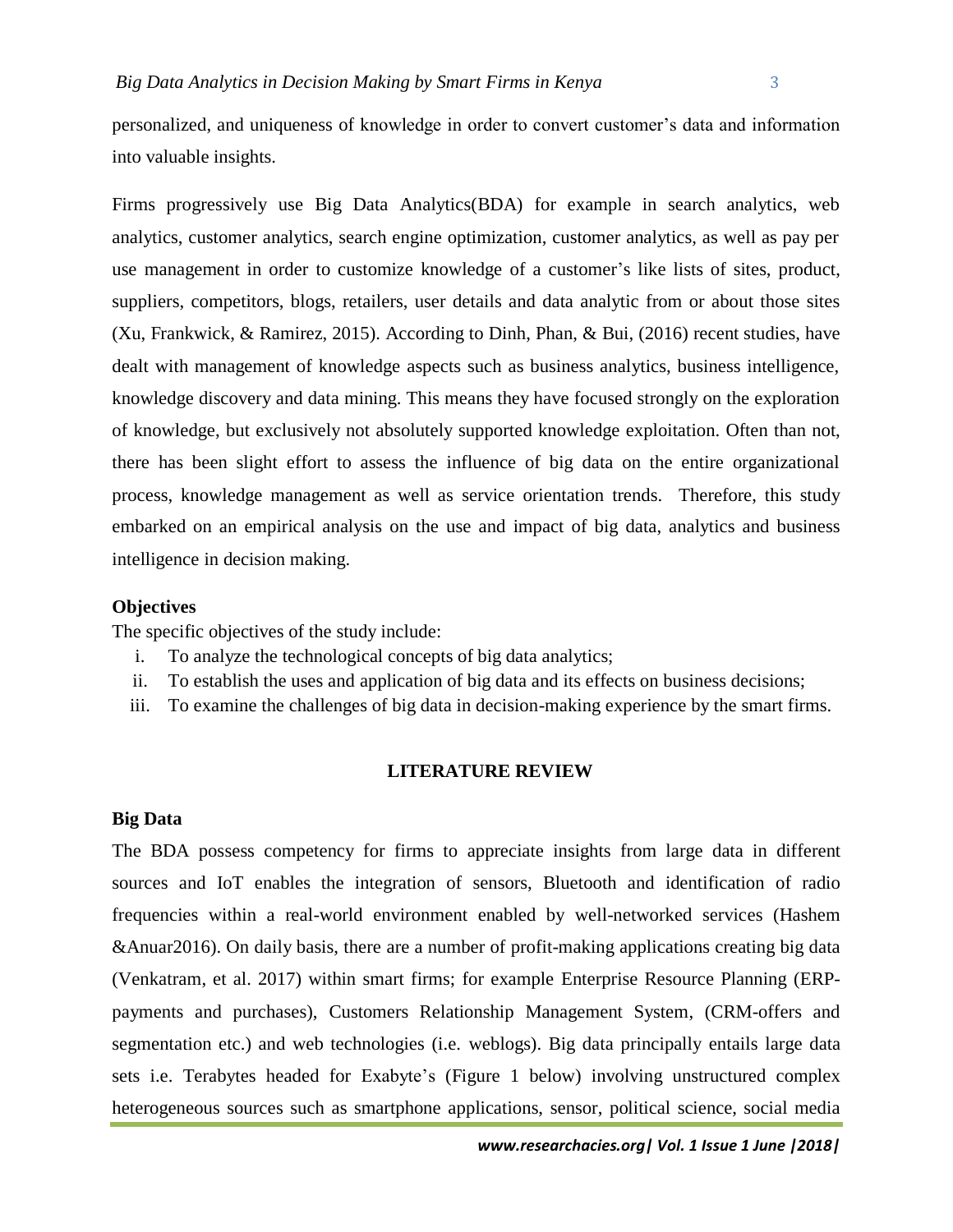along with Internet-based tools which demand unique advanced technologies to collect, store, analyze, control and envision or visualize, its growth was estimated to be 25 billion by 2015 (Acharjya & P, 2016). For instance, Facebook holds data of more than 500 terabytes each day comprising of updated status, likes, posts and photos (Xu, Frankwick, & Ramirez, 2015). According to Katal, Wazid, & Goudar (2013) organizations experience rapid data from heterogeneous sources and varied formats growing at a huge speed. As a consequence, they experience a challenge in handling such enormous volumes of data.

Bigdata is mainly characterized by 5 V'sproperties: variety, volume, velocity, veracity, and value (Akter &Wamba 2016; Katal, Wazid, & Goudar, 2013). Power (2014) notes that'variety as digital format of numerous formats takes account of photos, email and text documents';(2) Volume where IoT brings about Big Data, for instance, researchers are initiating contemporary knowledge domain sites as collaborative forums, blogging and streaming of videos on top of ecommerce platforms or e-government sites of which acts as digital setting designed for business operations online (Katal, Wazid, &Goudar, 2013).(3)Velocity represents the speed at which data is collected, processed and analyzed at real time (Akter & Wamba 2016). (4)Veracity refers to the reliability, truthfulness, and accuracy of the mined data (Akter &Wamba 2016). (5) Value is the informational benefits (Akter & Wamba 2016) achieved after data mining.

According to Power (2014), big data is a 'high-volume, high-velocity and high-variety information assets that demand cost-effective, innovative forms of information processing for enhanced insight and decision-making'. Based on a research by International Data Corporations (IDC), big data has data sets impossible for current databases architectures to store as well as manage. International Data Corporation insinuates that 'technologies and innovation generation of know-how shave been designed to extract values economically from volumes of a wide variety of data by enabling high-velocity capture, discovery in addition to analysis'. To certify credibility, consistency along with accuracy, cleaning, and integration of data are key parameters amid dissimilar data sources (Silahtaroğlu & Alayoglu, 2016).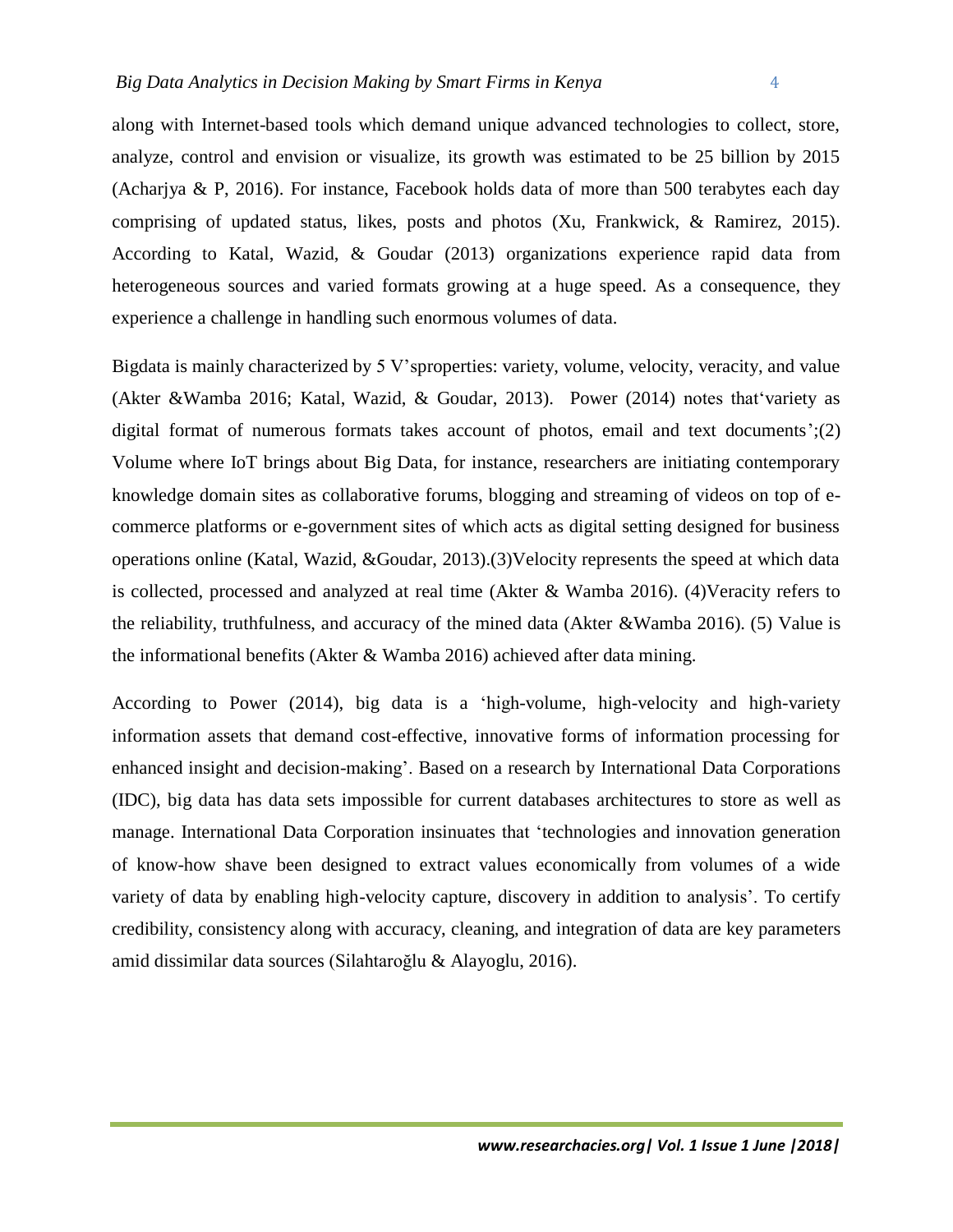

**Figure 1: Data growth and technological evolution (Source: Venkatram.et al.2017)**

#### **Business Intelligence (BI)**

According to Olszak  $& Zurada(2015)$ , BI is a key aspect that has interested a number of researchers. There is no conclusive definition of BI but it has been referred to as (1) software's, technologies and tools, (2) process, (3)decision support system(DSS), (4) knowledge management (KM), (5) analytics, (6)big data, (7)competitive intelligence and so on.Ram et al. (2016), cited a finding steered by Thomson in 2004 showing the key advantages of BI which include; spawning fast and more accurate reports generation at 81%, good business decision at 78%, delivery of customer services at 56%and amplifying firm's revenues at around 49%. Business Intelligence (BI) involves mining information from colossal data sets (Silahtaroğlu & Alayoglu, 2016). The steps engaged in are data preparation, cleaning, integration and preprocessing taking on machine learning algorithm, techniques, employing Online Analytical Processing(OLAP) and mining tools, performing analyses and envisioning or visualizing data. This increases productivity and quality, creating product and marketing segmentation, determining current customer profile, predicting future customer profile, establishing product pricing strategies, planning human capital, formulating strategic plans, establishing customer tendency and loyalty prediction. As a result of the Internet of Things (IoT) development, a number of applications rollout by smart firms involved business intelligent systems that enhanced services delivery on areas such as smart: energy, retail, healthcare, grids, water, homes, and transportation (Hashem &Anuar 2016). Based on an argument made by Chan (2013) the data sources such as structured data through systems like OLTP systems processed data at warehouses. The analytical tools involveOLAP, data mining, query, and reports allowing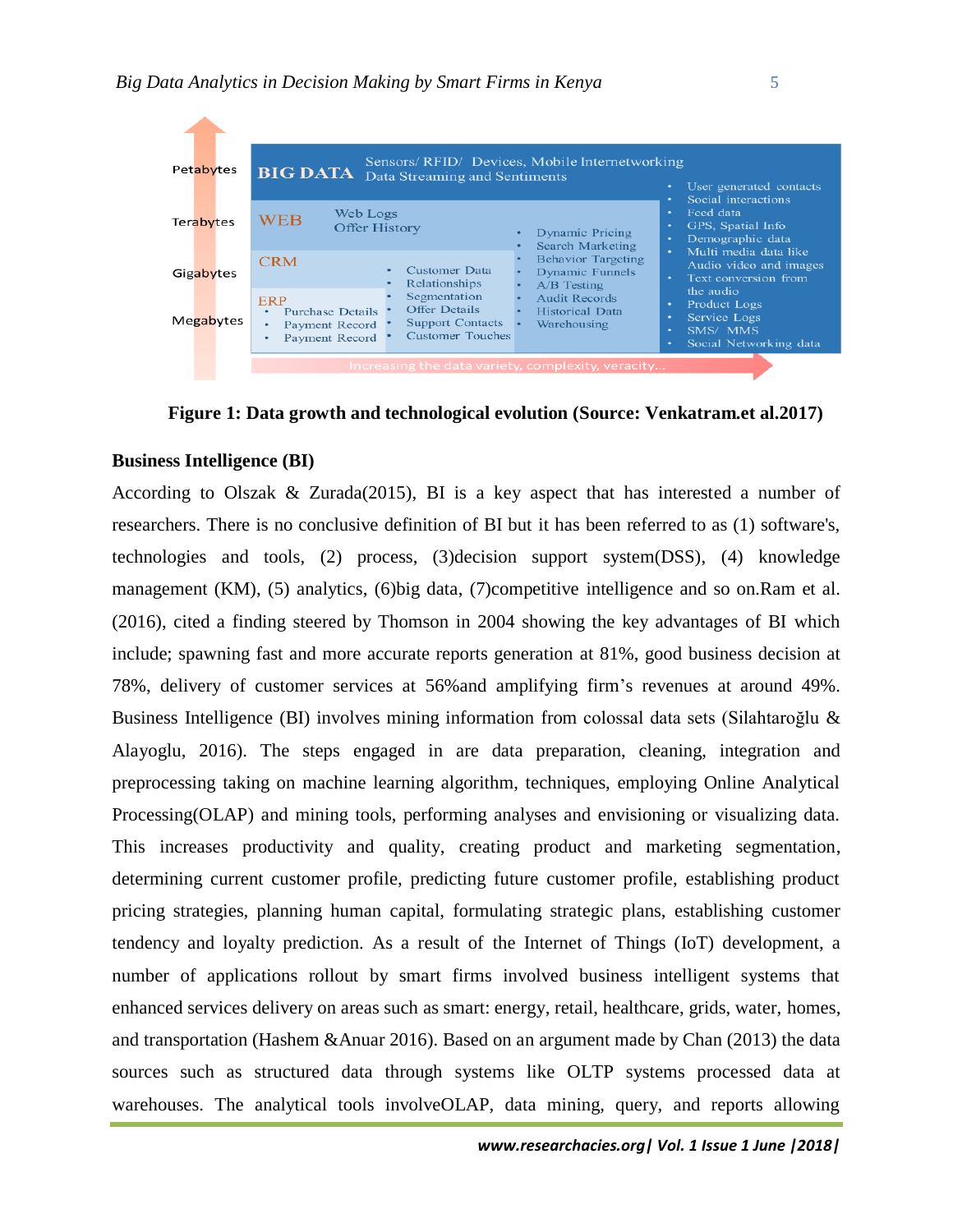business intelligent information expedite business operations including making decisions. Additionally, sources of data(such as unstructured and semi-structured data)from social media, recordings of calls, scientific research, satellites or weblog can be channeled to analytical technologies such as Hadoop and MapReduce. Marín-Ortega, et. al. (2014), argue that the key facilities making up Business intelligence are:

- i. Data Management-This involves data extraction, data integration, data cleaning, storage, and maintenance.
- ii. Data Analysis- This includes querying, generations of reports, and visualizing data.
- iii. Knowledge Discovery- This encompasses extraction of insightful information from data warehouses.

#### **METHODOLOGY**

The study is centered on desk research. Various sources of literature were critically analyzed. comprising of secondary sources of information such as case studies, scientific research journals, reports, theses, and conference proceedings reports from management information system, management and computer science field of study.

#### **BIG DATA TECHNOLOGIES**

#### **Big Data Analytics**

Today's technology advancements allow smart firms to acquire the thorough potential of data mining and analytics of big data. For instance, big grid environments; cheap, plentiful storage; quick processors; reasonable open source; distributed platforms; parallel processing; virtualization and high throughputs cloud computing (Bolohan & Ciobanu, 2013). Smart firms have to automate their decision-making process by optimization techniques that build up data reliance to facilitate tactical and routine staff planning, inventory control other than back-office operations (Liebowitz, 2013). Nair & Shetty (2014), term data analytics to be challenging with respect to data compilation and storage.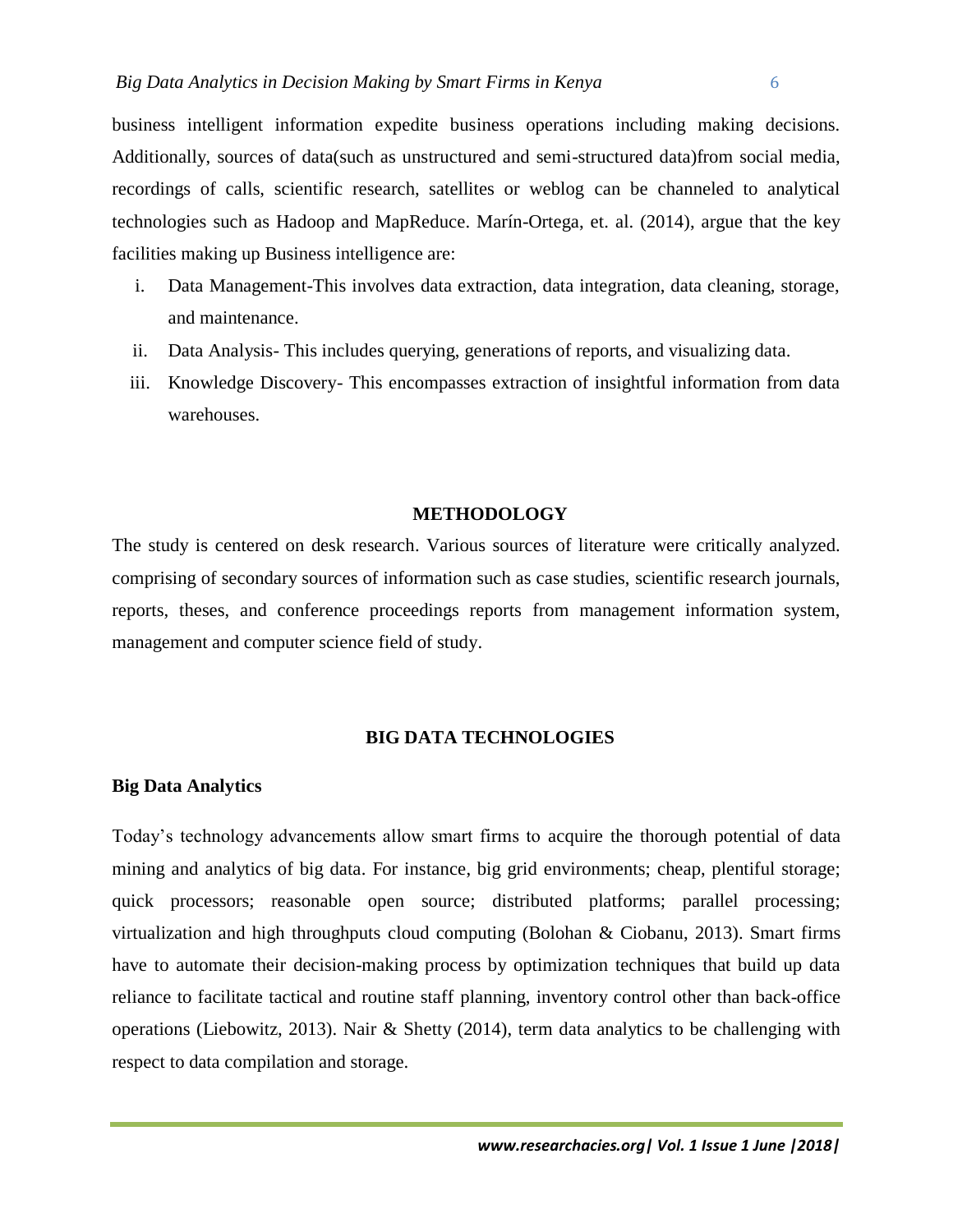The types of analytics designed for countless data sources among data manipulation technologies include:(i) Retrospective data analytics – encompasses historical data along with quantitative tools for patterns and outcomes identification to formulate future inferences. It involves business intelligence; (ii)Predictive data analytics – the custom for simulation and modeling to fashion scenarios grounded on past historical data; (iii) Prescriptive data analytics – insinuates planned, quantitative analyses involving real-time data triggered events (Power, 2014).

# **SAS High-Performance Analytics**

The SAS High-Performance Analytics involves not only querying, descriptive statistics, summarizations reports but also solves complex business problems scenarios using high-end analytical techniques at high speed. It makes organizations enjoy and confidently grab opportunities for good decision making permitting high competitive edge and valuable insights from big data (Bolohan & Ciobanu, 2013). High-Performance Analytics have aided analysts to predict markets through running of algorithms and routines to process the firm's huge data extracted askey insights (Liebowitz, 2013).HPA uses three modern distributed processing power to handle these data volumes. They include grid computing, in- memory, and in- database (Figure 2 below). They allow firms to enjoy a competitive edge by utilizing HPA advancements whereas providing scalability, flexibility, IT- resource utilization and extraordinary returns.

|                                  | <b>SAS® HIGH-PERFORMANCE ANALYTICS</b> |                                          |
|----------------------------------|----------------------------------------|------------------------------------------|
| $SAS^*$<br><b>Grid Computing</b> | $SAS$ <sup>®</sup><br>In-Database      | $SAS^*$<br>In-Memory<br><b>Analytics</b> |
| <b>DEPLOYMENT FLEXIBILITY:</b>   | On-Site                                | Cloud                                    |
| <b>ARCHITECTURE FLEXIBILITY:</b> | <b>SMP</b><br><b>MPP</b>               | Appliance                                |

**Figure 2: Modern Analytics Infrastructure (Source: Bolohan & Ciobanu, 2013)**

## **Grid Computing Analytics**

According to Liebowitz (2013), the grid computing employs a shared storage to manage vast volumes of data and programmed analytics which executes smaller segments of task concurrently over a multiple SMP (Symmetric Multi-Processing). Bolohan & Ciobanu (2013)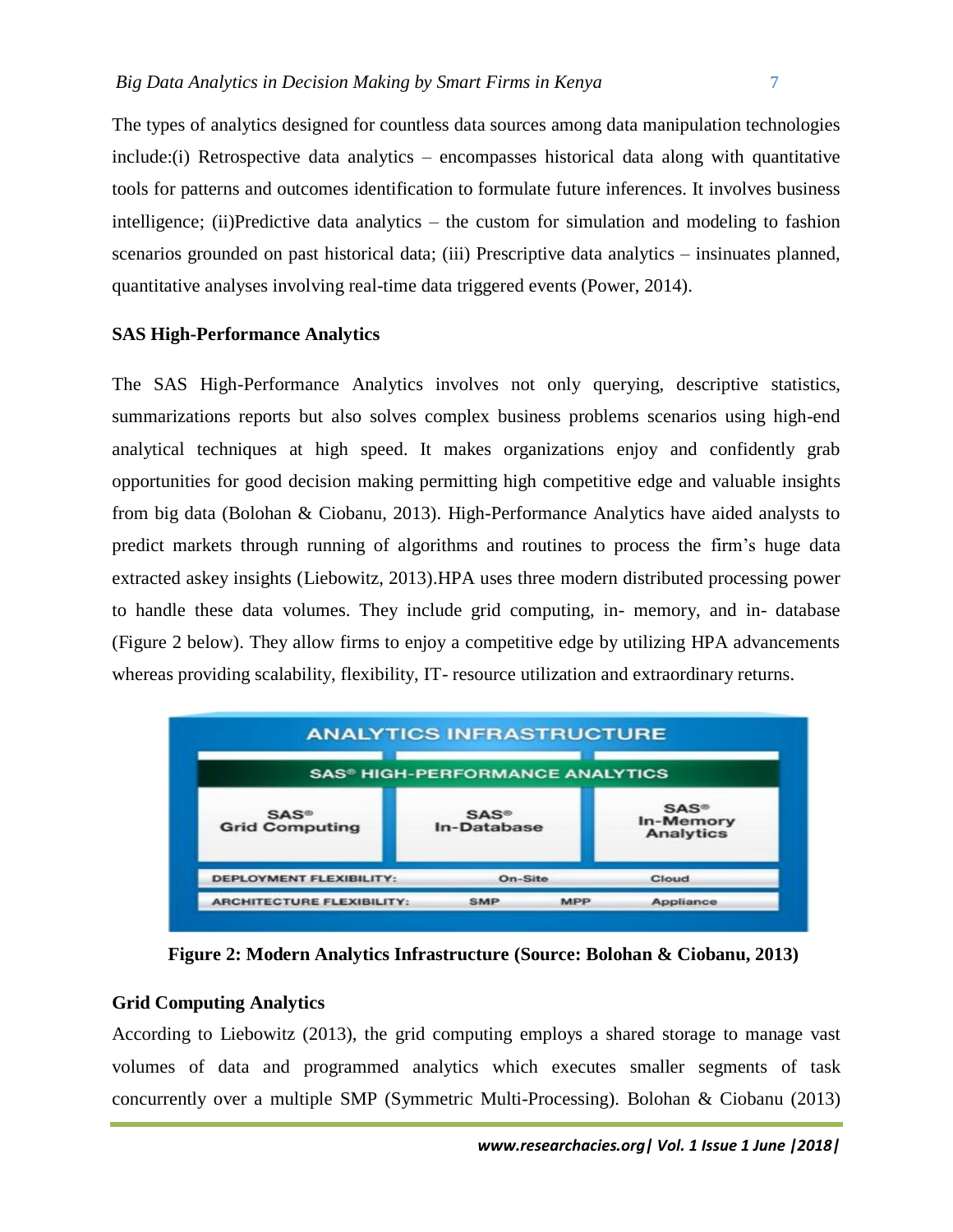stated that SAS grid computing involves a fundamental grid infrastructure that ensures automatic control to realize workload offset, parallel execution, and high resources computing within a shared environment.

### **In- Database Analytics**

This is an architecture based on massive Parallel Processing (MPP) to efficiently execute data in databases or data warehouse(Liebowitz, 2013).To minimalize data conversion and distribution rate, its working implements models, procedures and SQL queries (Figure 3 below)within the database thus responses to queries are obtained not in hours but minutes. Thereby, minimize expenses and improve data governance, delivery of more intensive and predictive models optimization performance (Bolohan&Ciobanu, 2013; Liebowitz, 2013).



**Figure 3: In-Database Analytics (Source: Liebowitz, 2013)**

## **In- Memory Analytics**

It distributes analytical computations through a more convoluted data exploration and deployment model (Bolohan & Ciobanu, 2013). Specific nodes collect heightened and accurate intuitions to provide solutions to a complex based problem to achieve highly accurate information to make reliable decision almost in real-time (Figure 4 below). Moreover, IMA enhances decision-making, improves clarity and precise response from the dataset, and institute scalability, and reliability of BDAinfrastructure (Liebowitz, 2013).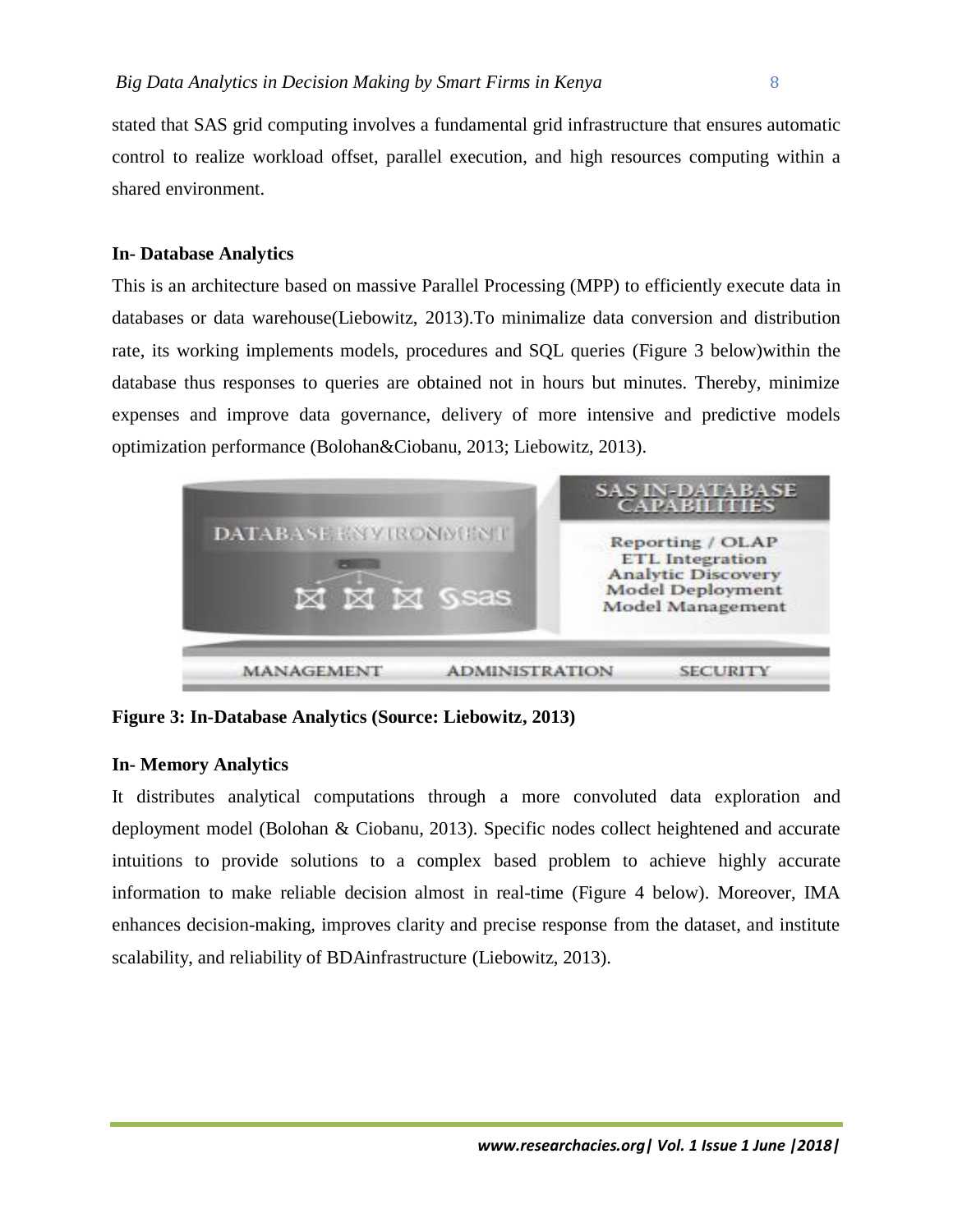

**Figure 4: In-Memory Analytics. (Source: Liebowitz, 2013)**

The users throughout the organization level should understand, appreciate, embrace and trust it in their every day in making decisions. The Managers should strike balance in the processes, people, and technology for the firm to develop trust, reliability and achieve their strategic goals, mission, and objective. Some of the new emerging technologies that facilitate interactive analysis, batch processing (Apache Hadoop) and stream processing (Strom, Splunk etc.) and comprise of MapReduce, Apache Spark and Storm (Acharjya & P, 2016). As a consequence, various firms have to adopt new technologies (Sathya, et al. 2015) of collecting, processing, analyzing and visualizing big data including Hadoopbesidesrelated tools such as YARN, Hive, Spark, Pigas, Map Reduce, and NoSQL databases.

#### **Apache Hadoop and MapReduce**

These are analytical software grounded on programming model used to solve problem cases (Assuncao et al. 2014) and consist of MapReduce, Apache Hive, Hadoop kernel and Hadoop Distributed File System (HDFS). Hadoop is an open source implementation of MapReduce application. Liebowitz (2013) pointed out that the master node segments and distributes data input into manageable sizes and the worker node converges subproblems results. The 'divide and conquer technique (i.e.Map Step, Reduce Step) can be used in Map reduce to process the voluminous data set. Hadoop and MapReduce data processing are intensive and storage is fault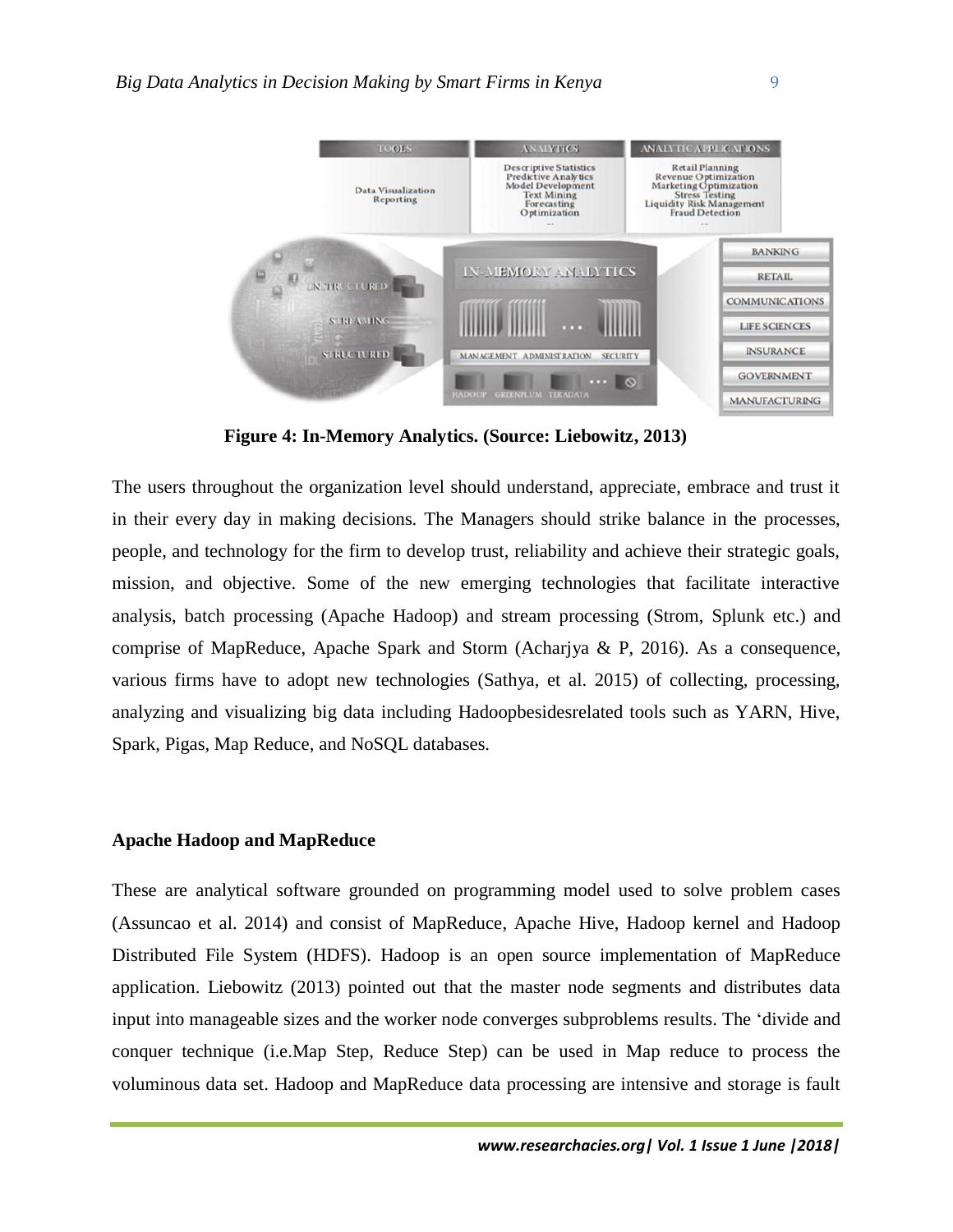tolerant. For instance, Amazon EMR allows clientele to instantiate Hadoop cluster using Amazon Elastic Compute Cloud and Amazon Web Services for scalable computing and transferring of the huge data (Assuncao et al. 2014). Hadoop implements HDFSto reproduce and segment data sets in multiple nodes.MapReduce is presented via Google to create a hardware abstraction and enhance concurrent execution of programs based on various clusters (Nair & Shetty, 2014). Apache Mahoutdeliversan application intelligent learning techniques for largescale and intelligent data analysis applications(Liebowitz, 2013). Core algorithms of mahout including clustering, classification, pattern mining, regression, dimensionality reduction, evolutionary algorithms and batch based collaborative filtering run on top of Hadoop platform through a map-reduce framework.

### **Text Mining**

The text mining is the most used for analyzing web content which consists of unstructured content. The unstructured data that organizations collect from heterogeneous sources (i.e. social media, emails etc.) requires text analytics to process into insight value (Olszak & Zurada, 2015).

## **Data Warehouse and Datamart**

The data warehouses are a subject-oriented, nonvolatile and integrated collection of numerous data for cleaning, integration, aggregation, and queries. It consists of operational databases or historical data mine for corporate decision makers(Ranjan,2009). The Data warehouses allow consolidation of varied data sources and formats by process of extract, transform and load (ETL) in order to normalize information throughout systems to optimized querying(Marín-Ortega, et al. 2014). A Data Mart focuses on departmental data thus reducing database complexity (Heang  $\&$ Mohan, 2016).

#### **Dashboards**

Dashboards are used by smart firms as visualization tools to facilitate a better presentation of business value and historical trends in terms of charts, graphs, and tables in a friendly interface at real-time(Silahtaroğlu & Alayoglu, 2016; Olszak & Zurada, 2015).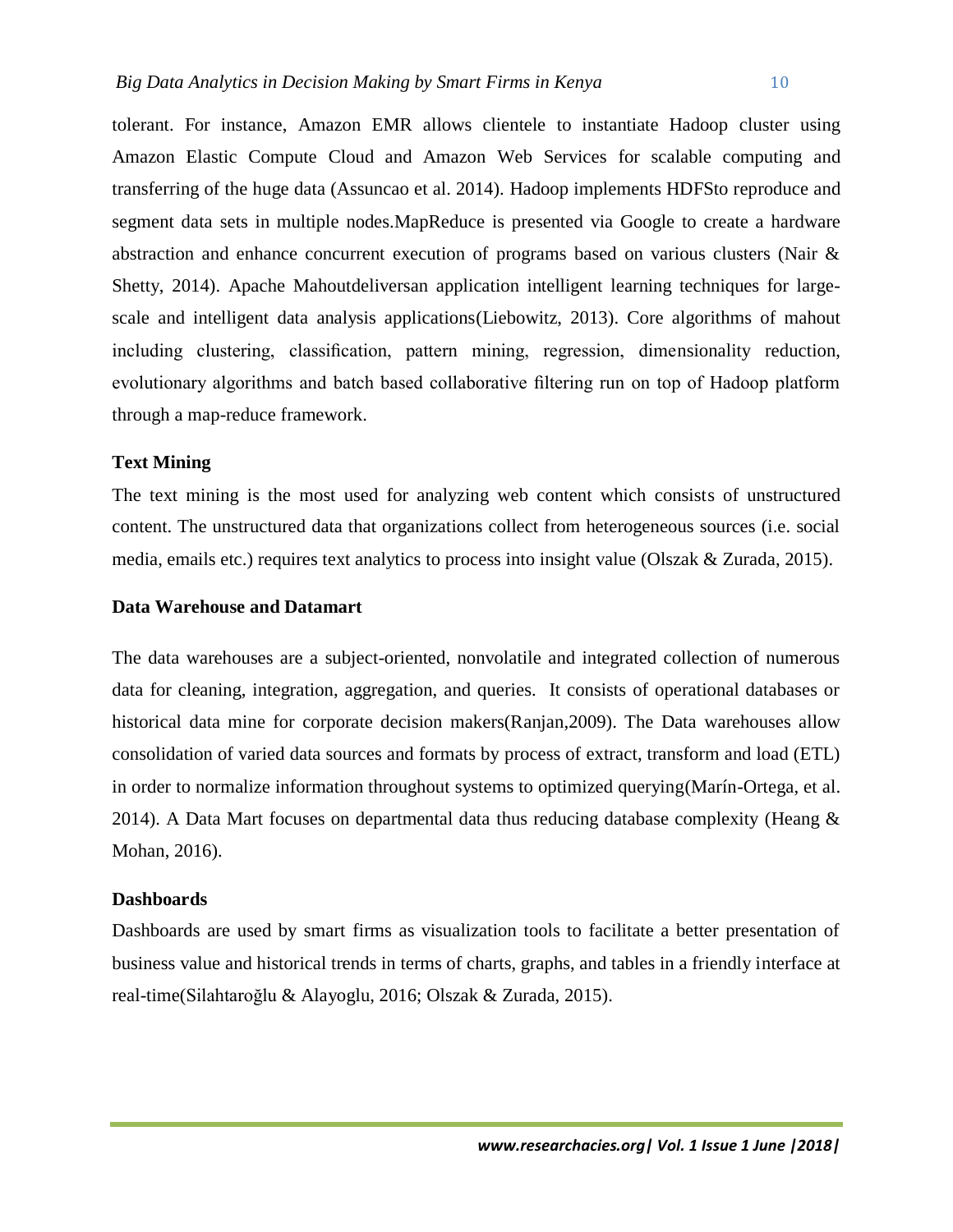# **Web Mining**

This involves analyzing web content using methods and tools grounded on Internet protocols as well as Application Programming Interfaces. It facilitates data integration of different sources and formats through web-enabled systems (Olszak & Zurada, 2015).



**Figure 5: Summary Architecture for Big Data Analytics (Source: Chan, 2013)**

# **APPLICATION OF BIG DATA ANALYTICS**

According to Ram et al. (2016), BDA helps smart firms to significantly enjoy big data to better customer satisfaction, manage risk, create a competitive edge, enabling real-time insights for business optimization and decisions making. According to Ranjan (2009), a retailer who correctly utilizes big data intelligence could fully enjoy the full capabilities of upscale of about 60% working margins through acquiring of market shares compared to its competitors. Generally, the five major benefits of BDA include: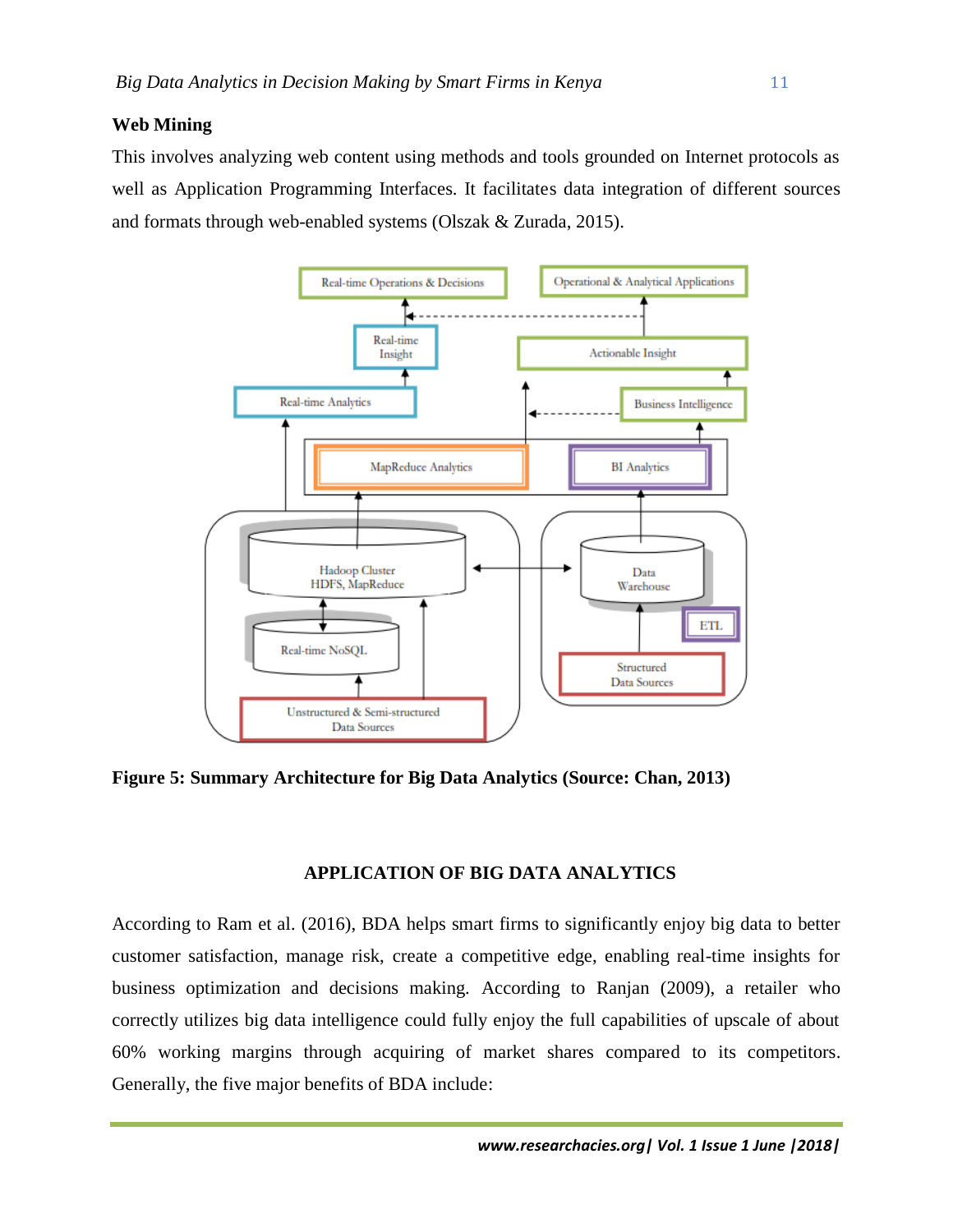- 
- i. It allows data to be more accessible hence gives rise to visibility;
- ii. It enhances the performance index as well as variability exposure through accurate data collection of performance;
- iii. It aids in achieving the needs of the customers through proper population segmentation;
- iv. It helps in making decisions by using automated algorithms thus realizing valuable insights;
- v. It bears novel business models for efficient delivery of services and products.

Ranjan, (2009) further notes that business value realized from BI on decision making to a company include: (1)identification of customer profitability, loyalty and future customers; (2) products and service segmentation in relation to customer's needs; (3)Reduction of downtime of equipment via predictive maintenance; (4) Fraudulence detection; (5) Profitable rates selection for insurance premiums; (6)Improved e-commerce or business strategies; (7) Stock control; (8) Detection of warranty-reported problems reducing product design deficiencies.

Smart firms can use BDA to clearly comprehend insightful and valuable information flow by probing the huge data volumes in real- time. Organizations can use BDA to clearly comprehend their customers better to realize optimal engagement of customers. Regardless of its use; the big data at itself is not a solution but acts as a raw material. The challenge being faced is to convert and obtain insights and knowledge from data for use in solving problems and better the performance of a firm. BDA can enable managers to make enriched business decisions (Xu, Frankwick, & Ramirez, 2015). Dinh, et al (2016), argue that characteristics of big data and the knowledge management systems seem to drive big data to influence competitive advantage. The intelligence approach to BDA aids data-driven organizations to create a novel-generation of Knowledge Management Systems on the service-oriented basis to enhance the development and knowledge unification. By harnessing service-oriented approach, firms can manage, control and run business with techno-innovation revolution thus enabling a competitive edge from those they are competing with. The payback will be a unified integration, cloud solutions, all-inclusive commercial acumen for better organizational responsiveness.

Big Data analytics provide a variety of prospect and opportunities (Ram et al. 2016), for facilitating productivity, quality and critical thinking in problem-solving and decision making. The key applications posed by Big Data analytics involved utilization of business intelligence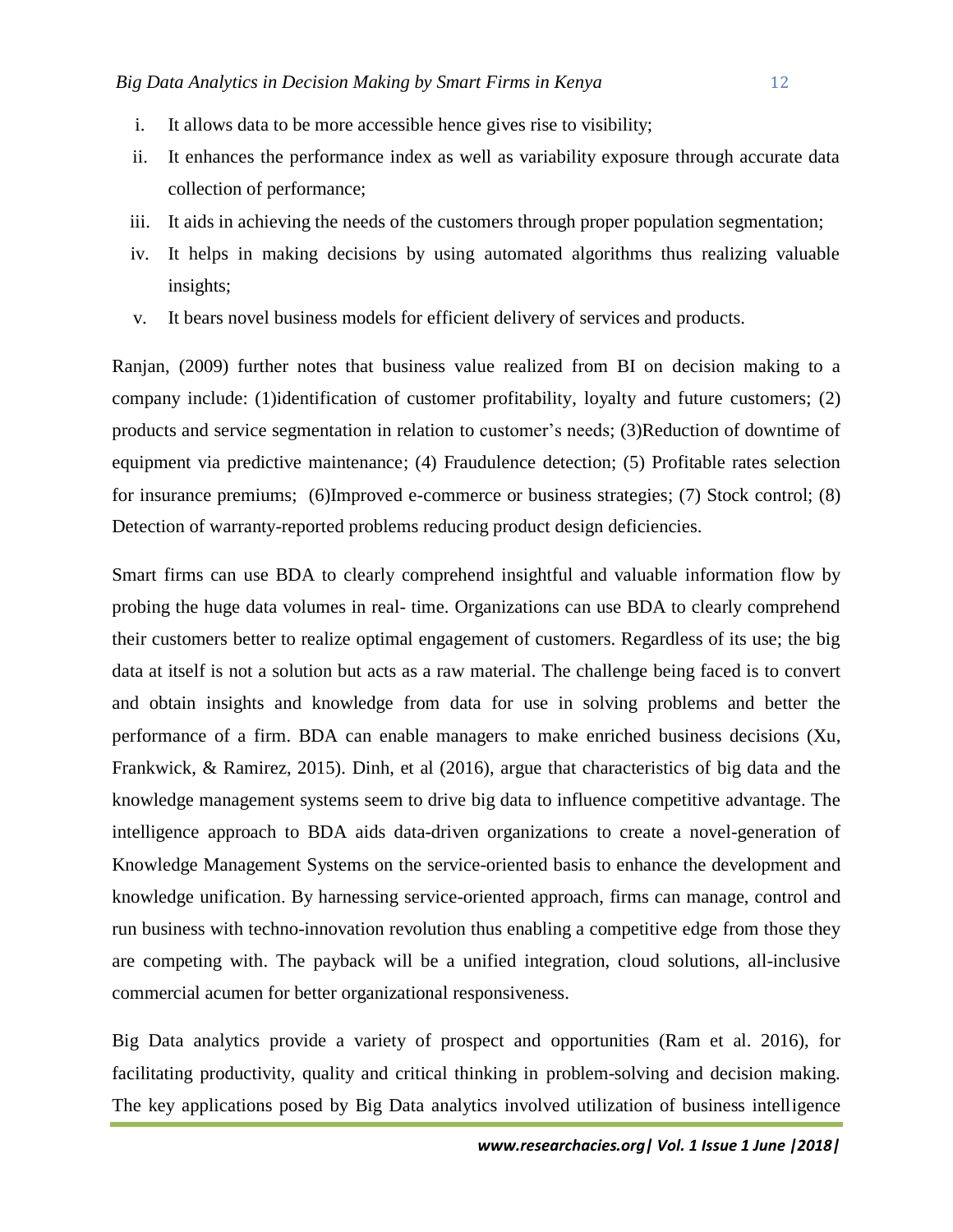and other technologies to advance efficient decision making, customer needs customizations, creating strategies and plans for segmentation of new markets exploration, services, and products, better turnovers of inventory, reduction in complaints made by customer, improving staff development, productivity as well as efficiency. Hashem & Anuar (2016) argued that usage of big data technologies facilitates data processing and storage to realize meaningful information for quality services. Likewise, big data enables managers to make decision strategy for any services and resources growth. For smart firms to achieve their objectives they must be aligned with right tools and techniques for better and efficient data analytics. The tools facilitate collaborative communication to enable quality service, customers' experiences as well as the realization of business potentials. Organizations with common interests can easily be known using data analysis to enhanced collaboration and development between them. Moreover, data analytics allows governments to implement suitable policies in such areas as people's social care, health, governance, education, etc. In addition, smart firms have contributed a big role by transforming various aspects of human life in all sectors such as business ventures, education, transportation, health, energy, and so on.

| <b>Application</b>          | Use cases                                                             |
|-----------------------------|-----------------------------------------------------------------------|
| <b>Smart Transportation</b> | Route selection and destination management (Hashem                    |
|                             | & Anuar, 2016); Quick order of goods and delivery or                  |
|                             | emergency postal delivery; Dynamic time calculation                   |
|                             | for emergency vehicles like ambulance, fire service                   |
|                             | car, police van (Jony, 2016).                                         |
|                             | Predict ticket confirmations for trains (Verma et. 2016)<br>$\bullet$ |
| <b>Smart Education</b>      | the education processes'<br>Enhance<br>efficiency,                    |
|                             | effectiveness, and productivity; Active<br>learning                   |
|                             | environments; create a knowledge-based society                        |
|                             | (Nuaimi, et al. 2015).                                                |
| <b>Smart Stock Market</b>   | Prediction of share prices (Jony, 2016).<br>$\bullet$                 |
|                             | Gaining insights into shopping behavior; Customer<br>$\bullet$        |
|                             | Retention; Portfolio, product or economy-level                        |

**Table 1: Smart Applications of Big Data (Source: Authors, 2018)**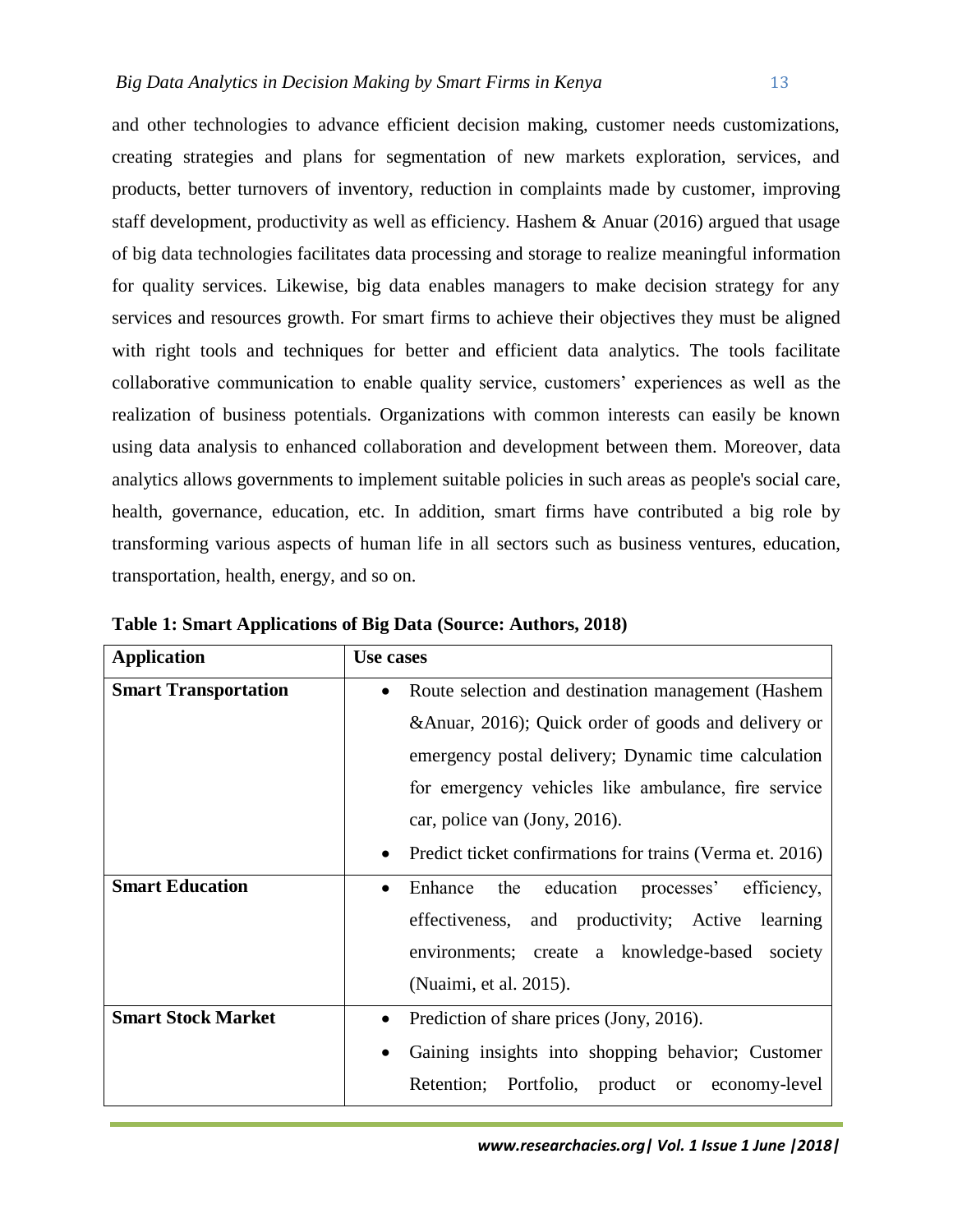|                                                  | prediction; marketing (Verma et. 2016).                           |
|--------------------------------------------------|-------------------------------------------------------------------|
| <b>Smart Clinical Care</b>                       | Correct prediction in real-time for better treatment;             |
|                                                  | Facilitate real-time prognosis and diagnosis (Jony,               |
|                                                  | 2016).                                                            |
|                                                  | Health monitoring (Hashem & Anuar, 2016).                         |
| <b>Smart Defense</b>                             | Analyze information as vehicles used in<br>war;                   |
|                                                  | opposition strengths or<br>any movement; current                  |
|                                                  | situation or historical information related to the war;           |
|                                                  | the number of soldiers(Jony, 2016)                                |
|                                                  | Fraud detection; Surveillance application; Video                  |
|                                                  | Analytics for investigation (Video Search); Detection             |
|                                                  | of Threats (Verma et. 2016).                                      |
| <b>Smart Events/Festivals</b>                    | Real-time decisions based on crowd movement,<br>$\bullet$         |
|                                                  | increasing parking lots, traffic control, medical                 |
|                                                  | supports, or a number of security force presence in               |
|                                                  | areas of the events (Jony, 2016).                                 |
| <b>Smart Natural Disasters</b>                   | Early prediction and warnings of natural disaster as<br>$\bullet$ |
|                                                  | earthquakes, floods, tsunami, cyclones, volcanoes,                |
|                                                  | etc.(Jony, 2016).                                                 |
| <b>Smart</b><br><b>Daily</b><br><b>Resources</b> | Real-time monitoring of usage; Production prediction;<br>٠        |
| (electricity, gas, water, etc.)                  | Future usages rate prediction; efficient resource                 |
|                                                  | allocation (Jony, 2016)                                           |
|                                                  | Water leakages detection; Proper water supply;                    |
|                                                  | Product development improvement (Verma, et. 2016).                |
| <b>Smart</b>                                     | smart policies creation and implementation (Hashem<br>$\bullet$   |
| <b>Governance</b>                                | & Anuar, 2016)                                                    |
|                                                  | Quality<br>service<br>delivery,<br>participation,<br>and          |
|                                                  | engagement; elections winning (Verma, et. 2016).                  |
| <b>Smart Grid</b>                                | Power supply management (Hashem & Anuar, 2016)                    |
|                                                  | It improves the efficiency, reliability, economics, and           |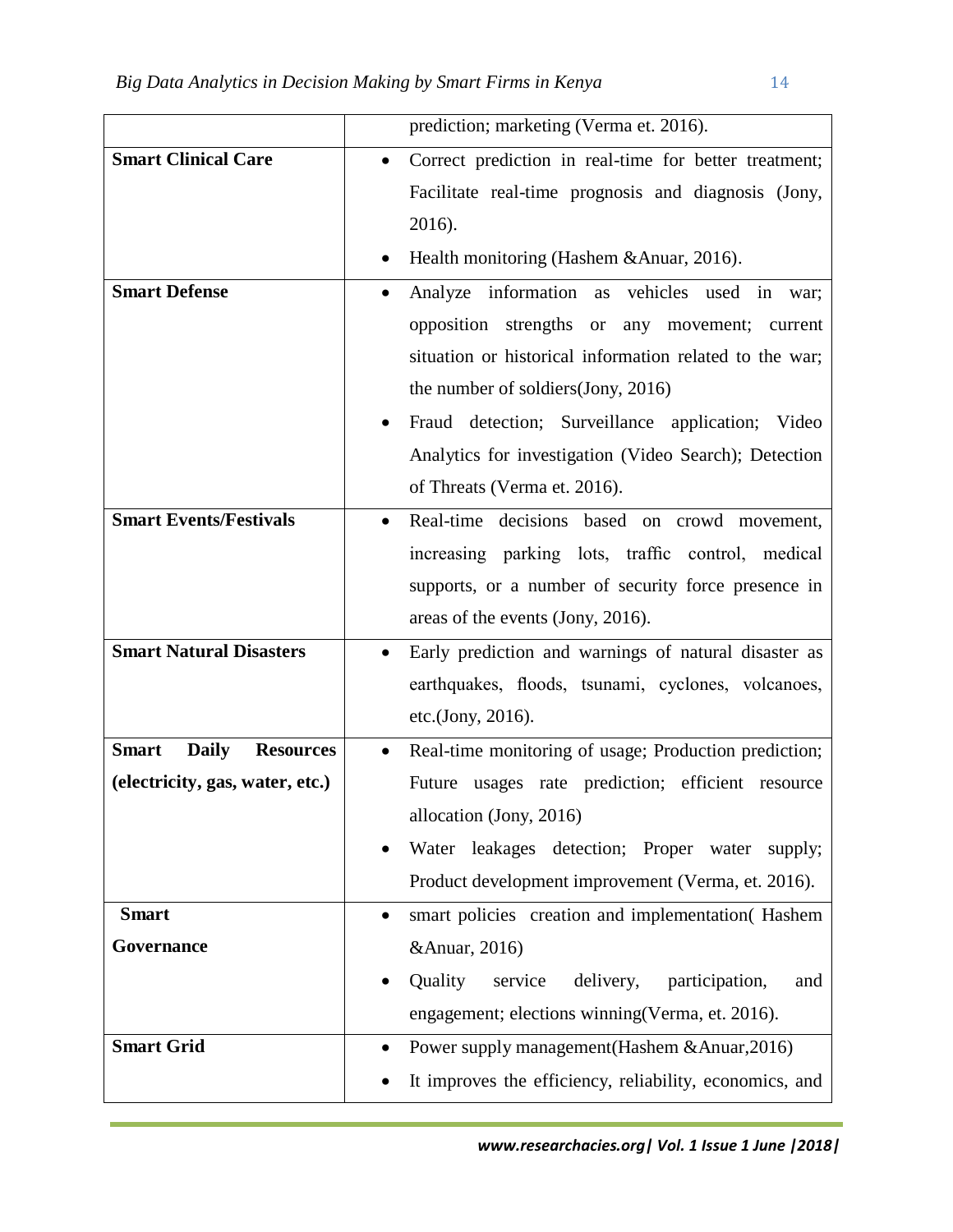sustainability of the production and distribution of electric power (Nuaimi, et al. 2015).

## **CHALLENGES OF BIG DATA ANALYTICS**

According to Marín-Ortega, et al. (2014), some of the challenges encountered in BI in the realization of its potential include:

- i. Insufficient business information context;
- ii. Poor alignment of business needs and technologies;
- iii. BI solutions are mostly based on structured data thus, lacking integrating unstructured information;
- iv. Lack of focus on the analyst needs and recommendations.

The standard algorithms regularly used for applications are not effectively and efficiently supporting big data. As a consequence, unique requirements, high volume and speed of processing are necessary (Nuaimi, et al. 2015). The computational intelligence algorithms such as genetic algorithm, neural networks, etc. and their attributes are more robust, efficient and effective in knowledge processing and management including soft computing data mining as well as Machine-Learning. However, these properties are restrained to only small data sets thus insignificant on big data analytics. As capacities of datasets escalate, attributes (such as efficiency, effectiveness, scalability, robustness etc.) of intelligent computational algorithms generally lessen, therefore inapplicable in exploring knowledge from big data created (Hashem &Anuar, 2016). The key challenge during knowledge discovery and visualization of big data analytics involves a disconnect between database systems and analysis tools. Therefore, smart firms should address the computational complexities and advanced algorithms problem.

Nuaimi, et al. (2015) argues that privacy and security issues need to be carefully addressed. The massive big data analysis allows meaningful patterns to be correlated and analyzed. The resulting information mandate organizations to enhance protection and confidentiality of users' crucial and sensitive information. This can be achieved through authorization, authentication and encryption techniques or measures (Acharjya & P, 2016). The ability of smart firms to collect, process and store individual or group big data brings about privacy concerns (Chan, 2013). The storage of this massive data is expensive and a shortage of storage space is the main challenge (Acharjya& P, 2016). The adoption of novel technology including integrating new systems features for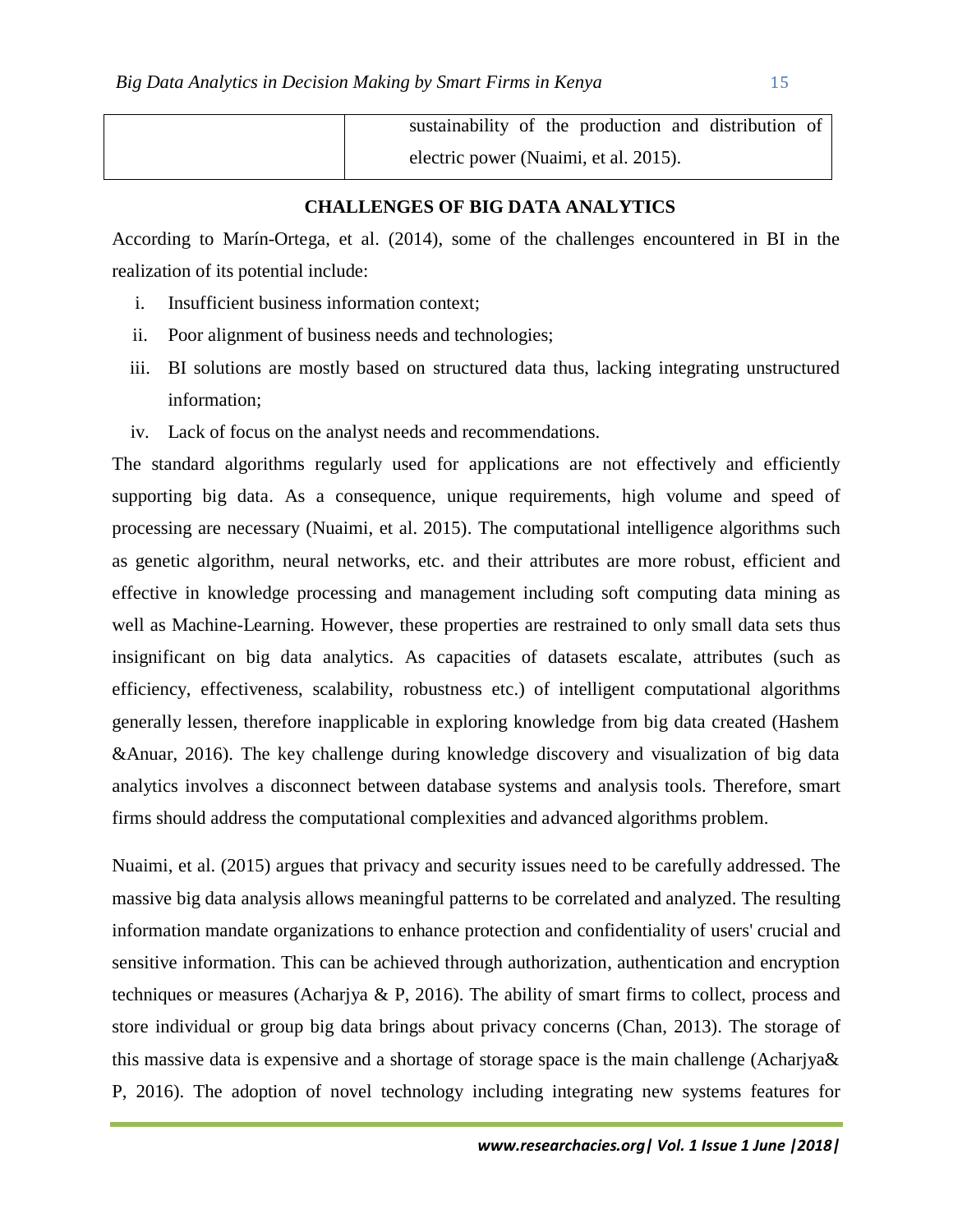collecting, processing, searching or monitoring of information by firms is a great deal and expensive to implement (Nuaimi, et al. 2015). Furthermore, implementation of such a project might not be correctly done from the beginning based on needs of organization which might cause a big problem or not realize its potential. Thus, data storage and analysis cost challenge need to be critically considered. Scalability and visualization is also a great challenge for big data analysis techniques (Acharjya& P, 2016).In addition, data sources integrity and authenticity need to be scrutinized for analytics to find out the trustworthiness of each idea since machine learning has to be investigated to limit malicious data(Sathya, et al. 2015).

#### **CONCLUSION& RECOMMENDATIONS**

BDA has been recognized as a new techno-innovation that influences business operation. The study has looked at the technological aspect of big data analytics, business intelligence, data mining, IoT, SAS high-performance analytics (HPA) and cloud computing in smart firms. The study focused on the various characteristics of big data and established the various roles and effects of big data on business decisions. It also explored its challenges in decision making as experienced by smart firms. It was noted that business intelligence plays a significant role in streamlining a firm's which includes increasing productivity and creating quality products; market segmentation; determining current customer profile; predicting future customer profile; establishing product pricing strategies; planning human capital; formulating strategic plans and customer loyalty prediction.

The study recommends that the firm's need to invest more in big data analytics and technologies in order to make trendy decisions and strategies for quality services and resources growth. For firms to achieve smartness level as well as improve service delivery, there must be the deployment of right tools and techniques for BDA. However, big data should not be regarded as an ultimate solution in itself but barely as a raw material. Managers ought to convert data into insights and knowledge for use in decision making for better performance. They should strike a balance between three key measures i.e. processes, people, and technology for their firms to develop trustworthiness, reliability and achieve their strategic goals. This addresses the challenge of knowledge discovery and visualization of big data analytics which includes a disconnect between database systems and analytics tools.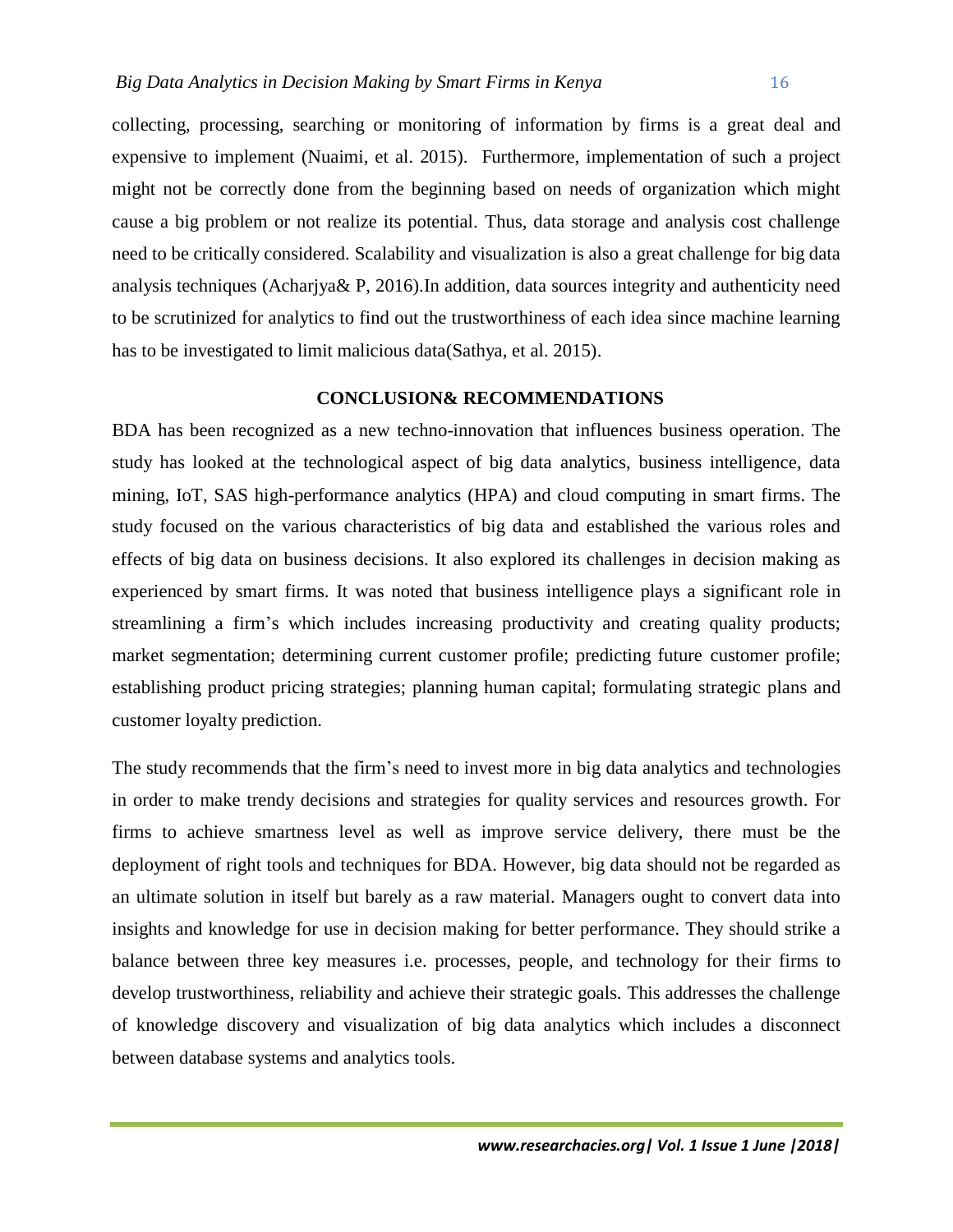#### **REFERENCE**

- Acharjya, D. P., & P, K. A. (2016). A Survey on Big Data Analytics: Challenges, Open Research Issues, and Tools. *(IJACSA) International Journal of Advanced Computer Science and Applications, 7*(2), 511-518.
- Akter, S., & Wamba, S. F. (2016 ). Big data analytics in E-commerce: a systematic review and agenda for future research. *Springer*, 173–194.
- AlHakami, H., Aldabbas, H., & Alwada'n, T. (2012). Comparison between cloud and Grid Computing: Review Paper.*International Journal on Cloud Computing: Services and Architecture, 2*(4), 1-21.
- Anandarajan, M., Anandarajan, A., & Srinivasan. (2012). Business intelligence techniques: a perspective from accounting and finance. *Springer Science & Business Media*.
- Assuncao, M. D., Calheiros, R. N., Bianchi, S., Netto, M. A., & Buyya, R. (2014). Big Data Computing and Clouds: Trends and Future Directions. *Journal of Parallel and Distributed Computing*, 1-44.
- Bolohan, S., &Ciobanu, S. (2013). From Big Data to Meaningful Information with SAS High-Performance Analytics. *Database Systems Journal, 4*(3), 20-30.
- Chan, J. O. (2013). An Architecture for Big Data Analytics. *Communications of the IIMA, 13* (2), 1-14.
- Dinh, T. L., Phan, T.-C., & Bui, T. (2016). Towards an Architecture for Big Data-Driven Knowledge Management Systems. *Twenty-second Americas Conference on Information Systems*, (pp. 1-10). San Diego.
- Hashem, I. A., & Anuar, N. B. (2016). The Role of Big Data in Smart City. *International Journal of Information Management*.
- Heang, R., & Mohan, R. (2016). Literature Review of Business Intelligence. 1-10.
- Jony, A. I. (2016). Applications of Real-Time Big Data Analytics. *International Journal of Computer Applications, 144*(5), 1-5.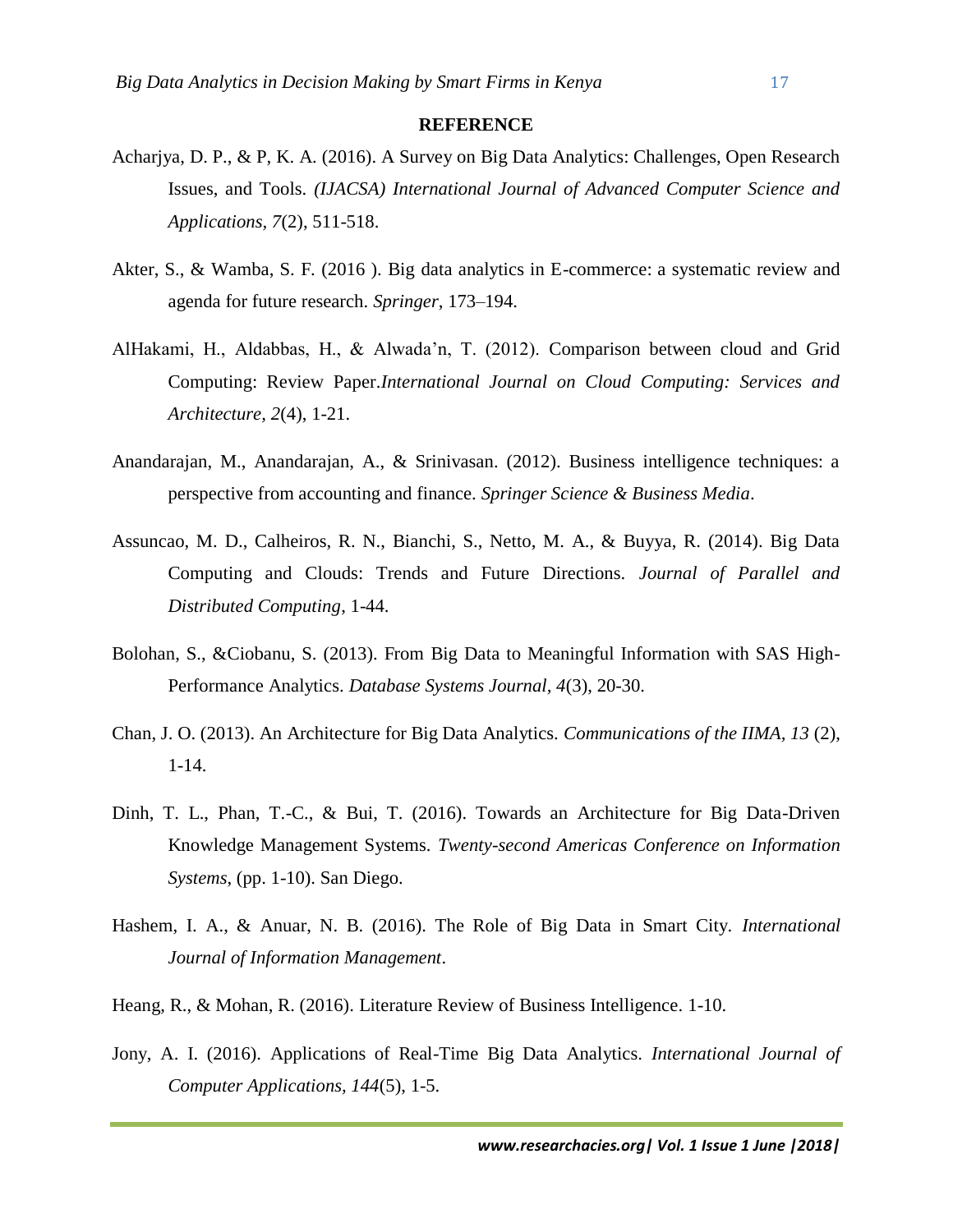- Katal, A., Wazid, M., & Goudar, R. H. (2013). Big Data: Issues, Challenges, Tools and Good Practices. *IEEE*, 404-409.
- Liebowitz, J. (2013). *Big Data and Business Analytics.* New York: CRC Press.
- Machii, J. K., & Kyalo, J. K. (2016). Assessment of Cloud Computing Adoption for E-Learning by Institutions of Higher Learning in Nairobi County, Kenya. *International Journal of Scientific Research and Innovative Technology, 3* (2), 9-20.
- Machii, J. K., & Kyalo, J. K. (2016). Assessment of Information Communication Technology Adoption for Performance of Selected Small and Medium Enterprises in Nairobi County, Kenya. *International Journal of Scientific Research and Innovative Technology, 3*(8), 25- 51.
- Marín-Ortega, P. M., Dmitriyev, V., Abilov, M., & Gómez, J. M. (2014). ELTA: New Approach in Designing Business Intelligence Solutions in Era of Big Data. *CENTERIS 2014 - Conference on ENTERprise Information Systems* (pp. 667 – 674). Elsevier.
- Nair, L. R., & Shetty, S. D. (2014). Research in Big Data and Analytics: An Overview. *International Journal of Computer Applications, 108* (14), 19-23.
- Nuaimi, E. A., Neyadi, H. A., Mohamed, N., & Jaroodi, J. A. (2015). Applications of big data to smart cities. *Journal of Internet Services and Applications*, 1-15.
- Olszak, C. M., & Zurada, J. (2015). Information Technology Tools for Business Intelligence Development in Organizations. *Polish Journal Of Management Studies, 2*(1), 132-142.
- Power, D. J. (2014). Using 'Big Data' for analytics and decision support. *Journal of Decision Systems, 23* (2), 222–228.
- Ram, J., Zhang, C., & Koronios, A. (2016). The implications of Big Data analytics on Business Intelligence: A qualitative study in China. *Fourth International Conference on Recent Trends in Computer Science & Engineering* (pp. 221 – 226 ). China: Elsevier.
- RANJAN, J. (2009). Business Intelligence: Concepts, Components, Techniques, and Benefits.*Journal of Theoretical and Applied Information Technology, 9*(1), 60-70.